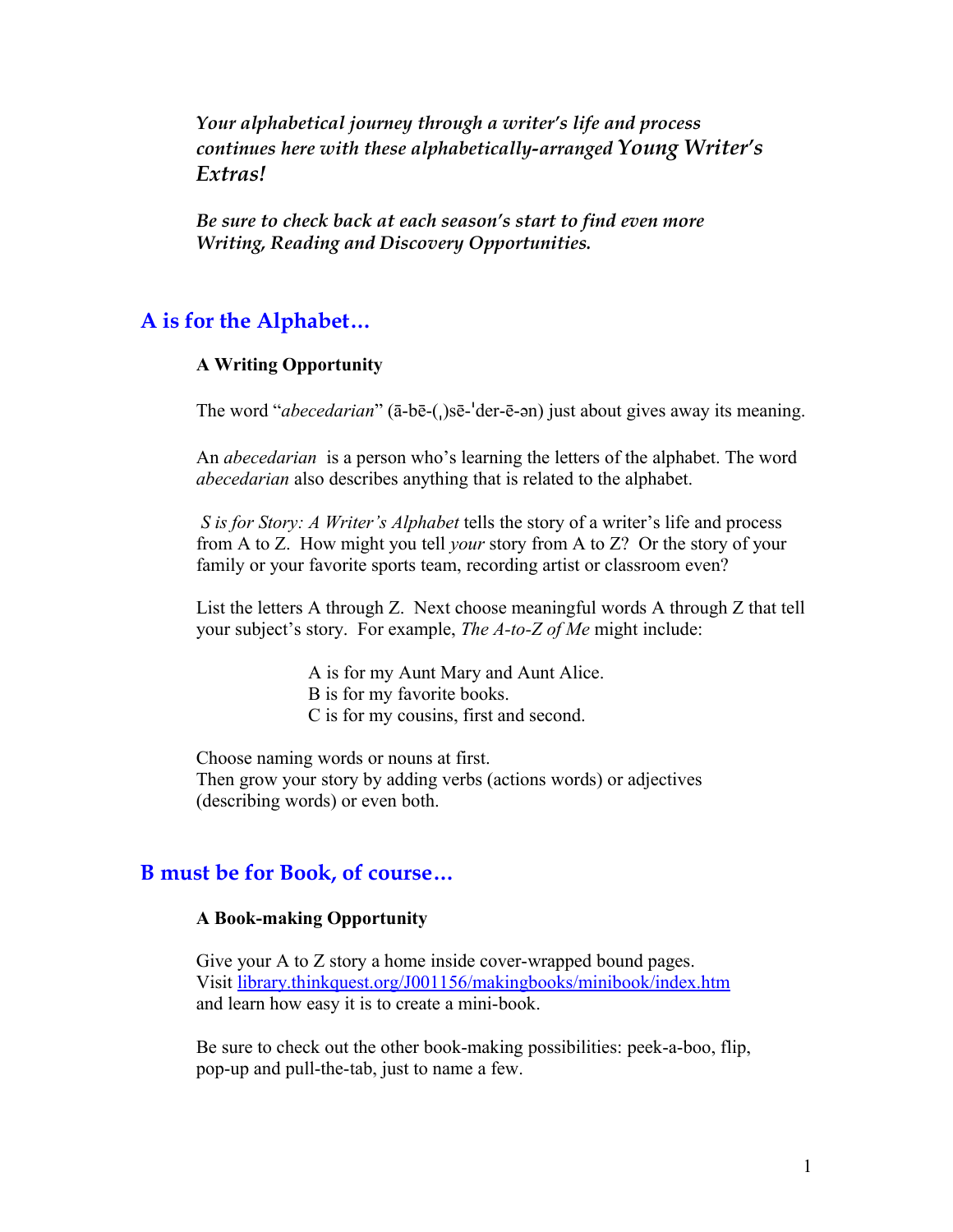# **C is for the Character…**

### **A Writing Opportunity**

Most stories start with a character in trouble. It's important to remember: WHO a character is gets him *into* trouble….but….WHO a character is gets him *out* of trouble.

Define and describe each of your story's characters in a name poem. Remember your Hero or Heroine, friends and side-kicks and Villains, too. Try using adjectives, then verbs, then nouns. And remember: every character has flaws.

Here's how my character Howard J. Fingerhut defined himself in his Chapter One name poem in my middle grade novel *The Confe\$\$ion\$ and \$ecret\$ of Howard J. Fingerhut* (Holiday House).

- $H =$ hopeful
- $O = original$
- $W =$  willing
- $I =$  intelligent
- $E =$ enthusiastic

## **D is for the drafts we write…**

### **A Reading and Discovery Opportunity**

Most writers are *re-*writers, completing countless drafts before they're ready to show the world their stories. In fact, it wasn't until E.B.White's eighth draft of *Charlotte's Web* that he chose the novel's famous opening line, "Where's Papa going with that axe?"

Check out those eight drafts in *The Annotated Charlotte's Web*, gathered and presented by Peter Neumeyer. (HarperCollins)

 Notice how in each draft he changed his focus, from Wilbur to Charlotte to the barn, to the family.

What other changes did E.B. White make?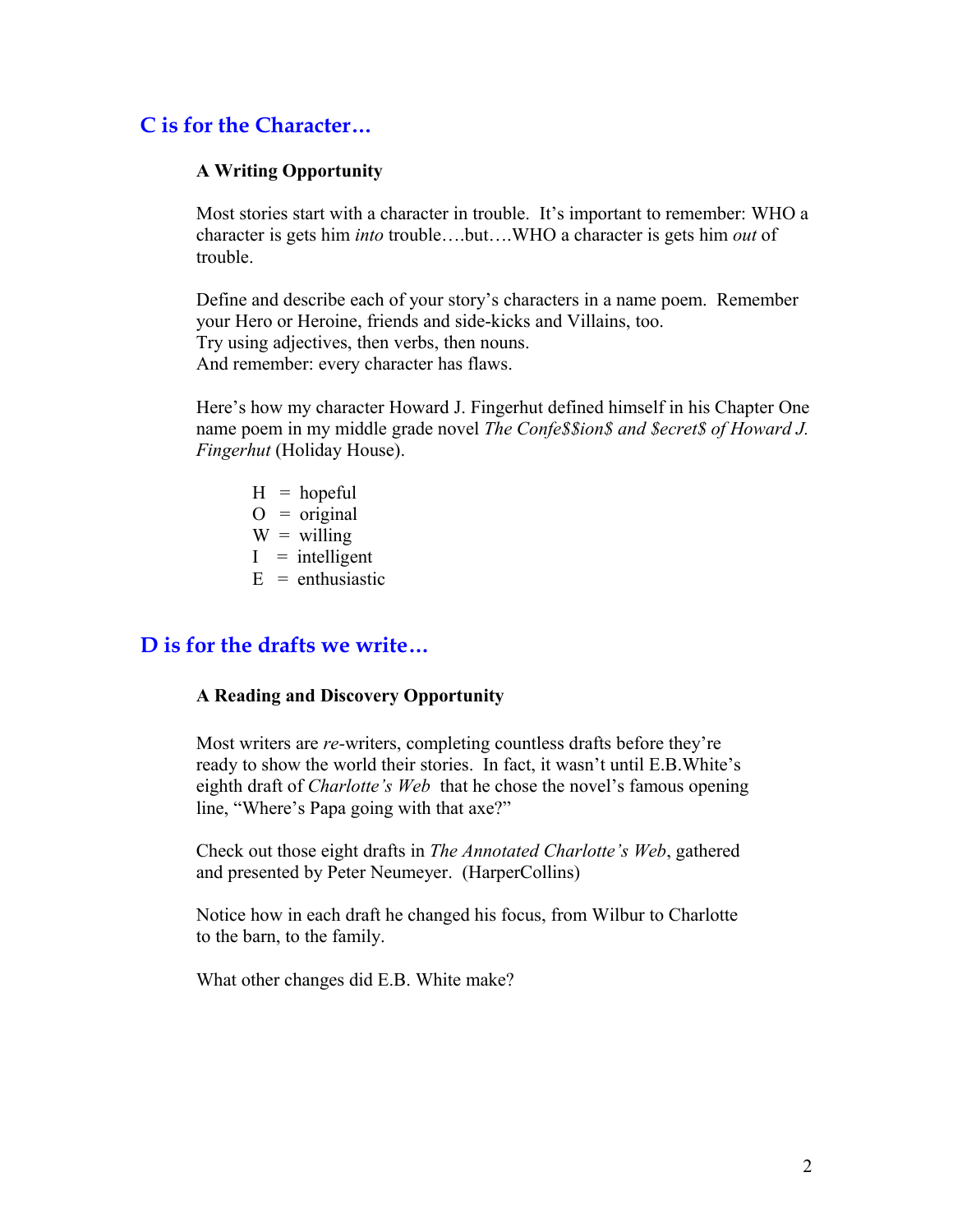# **E is for the page we Edit…**

### **A Reading and Discovery Opportunity**

So many punctuation marks! So many rules!

Have fun learning the rules for when and where to use commas with Lynn Truss' picture book *Eats, Shoots and Leaves* (Putnam). Cartoon illustrations ensure you'll laugh a lot while doing so.

## **F is for spun Fairy Tales…**

### **A Reading and Writing Opportunity**

David LaRochelle turns Fairy Tales on their heads, literally and figuratively, by *beginning* his original Fairy Tale story *The End* (Arthur A. Levine Books) with every Fairy Tale's closing words:

"*And they all lived happily ever after."*

Turn the pages of LaRochelle's picture book, proceeding backward through a chain of events that begins, of course, with *"Once upon a time…"*

Then, try your hand at doing the same. Take a favorite Fairy Tale, only begin with the end and end with the beginning!

### **G begins the French word Genre…**

#### **A Reading and Discovery Opportunity**

Writers need to pay attention to a specific genre's rules. But is the writing process different for a writer of say, fantasy, and a writer of say, humor?

Read Leonard Marcus' *The Wand in the Word: Conversations with Writers of Fantasy* (Candlewick), in which fantasy writers, including Lloyd Alexander, Susan Cooper, Madeleine L'Engle and Garth Nix, share the source of their ideas, their revisions, their struggles.

Then read the interviews in Marcus' *Funny Business: Conversations with Writers of Comedy* (Candlewick), in which "funny writers," including Judy Blume, Daniel Handler, Norton Juster and Daniel Pinkwater, do the same.

How are writers of fantasy and humor alike and different?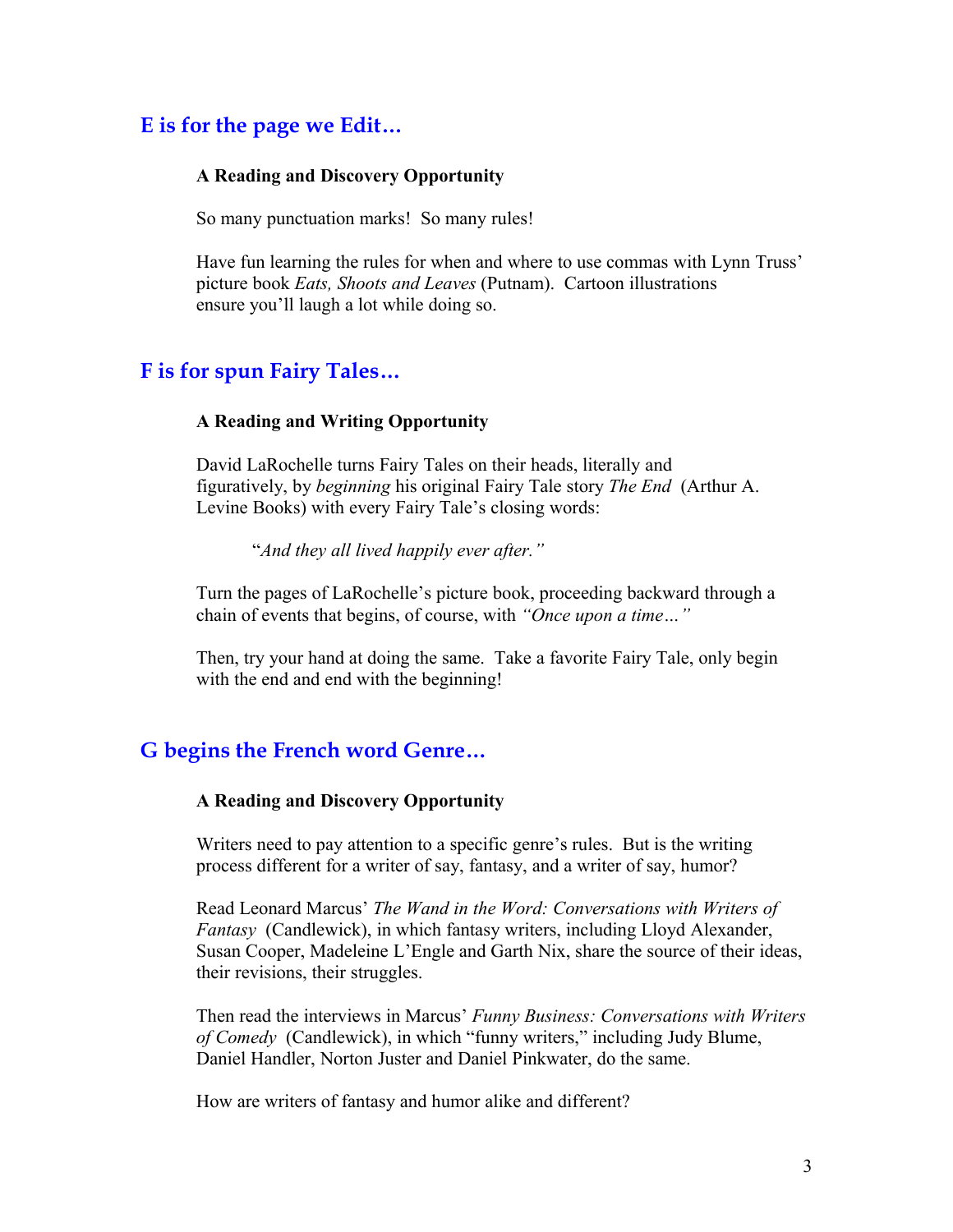# **H is for Hero and Heroine…**

### **A Reading and Writing Opportunity**

J. Patrick Lewis celebrates both amazing and everyday heroes and heroines, including one dog, in his collection of poems, *Heroes and She-roes* (Dial)*.* Lewis calls them "the path seekers, the truth tellers, the fearless and the scared-but-didit-anyway."

*No matter what or where or who, When something must be done, They do.*

Who are the everyday, amazing – and usually unsung, little known Heroes and Heroines of *your* world who do what they do because something must be done?

Pay tribute to one such Hero or She-roe, human or animal, in a story or poem.

## **I is for Ideas galore…**

### **A Writing Opportunity**

Brainstorming lets you see an idea's story possibilities. Free-writing, listing, clustering and webbing are ways to brainstorm.

To explore the possibilities for my Writer's Alphabet, I worked with young writers to list writing-related words that corresponded with the letters A through Z. Next I chose those twenty-six words that offered readers a balanced picture of becoming a writing, being a writer, living like a writer.

What words would *you* choose for *your* Writer's Alphabet?

# **J is for your Journal…**

### **A Writing Opportunity**

Create a Reader's Journal to keep track of when and what you read.

Be sure to note:

(1) the date you read the book

- (2) the book's title and author
- (3) a one-or-two sentence description of the story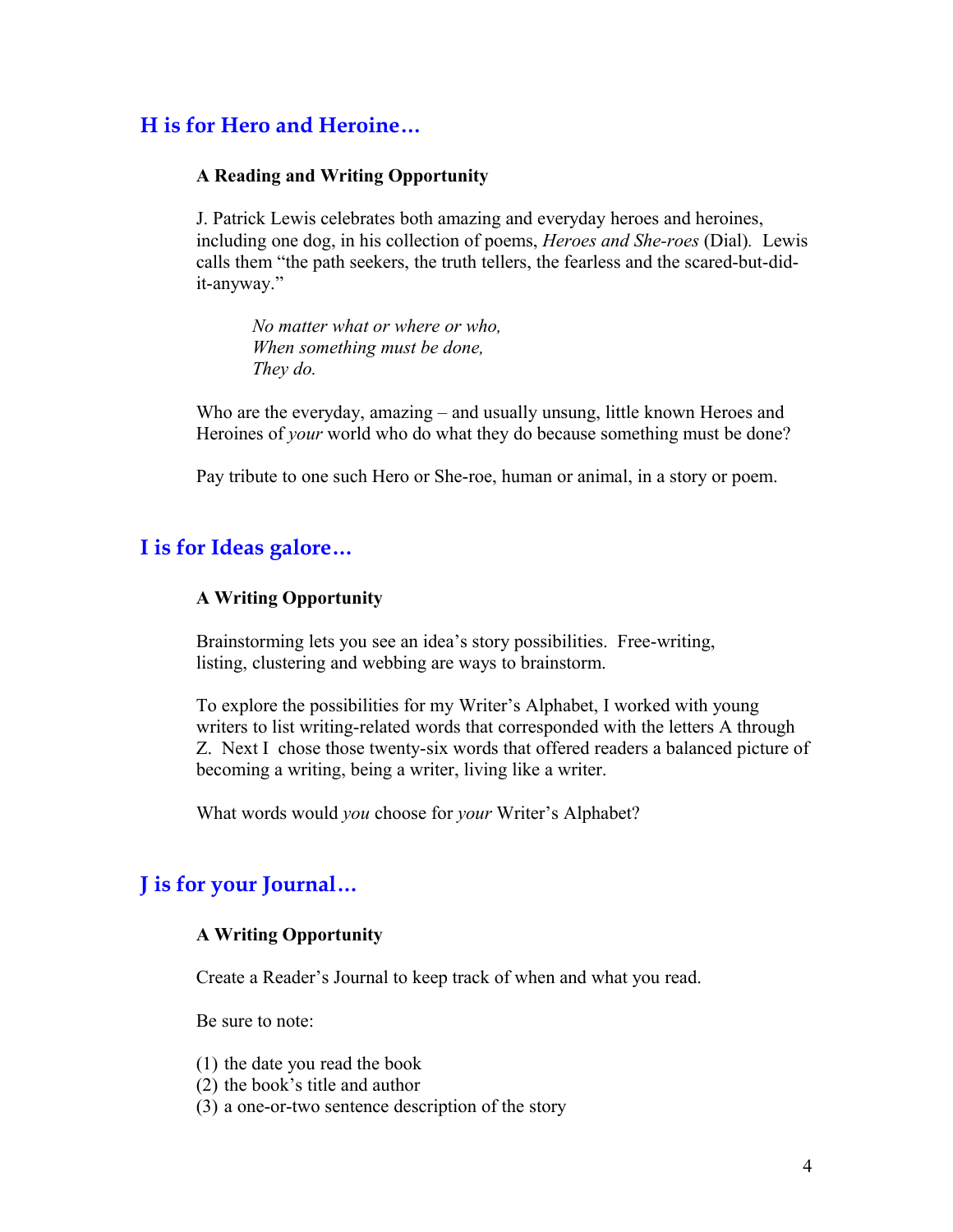- (4) what you liked and what you didn't like
- (5) what you learned by reading the book

You can even create your own rating system, using stars, checkmarks or thumbs up.

## **K is for four Kinds of Writing…**

#### **A Discovery Opportunity**

Many writers sharpen their skills by returning to read a piece of writing a *second* time, making sure they're wearing their Writer's Caps. That way, they read as writers, carefully examining the author's chosen, ordered and arranged words. The author's purpose becomes clear, the writing style even clearer: to describe or narrate, to inform or persuade.

Each time you finish reading a piece, return to the words wearing your Writer's Cap. Ask yourself: what purpose did the author have in mind? Identify the writing style used to succeed: descriptive or narrative, expository or persuasive.

## **L is for Letters…**

#### **A Writing Opportunity**

Suppose you could tweet or text message your favorite author.

How might your letter read, using less than 140 letters?

Remember: most tweets use numbers and symbols as letters and very few vowels.

## **M? Ah, M's for Magic!**

#### **A Reading Opportunity**

No one knows both writing and magic better than Newbery medalist Sid Fleischman, author of *The Whipping Boy* and *The Story of the Great Houdini,* who practiced sleight of hand long before he wrote his humorous tall tales, cleverly-plotted adventures and biographies.

Page through his autobiography, *The Abracadabra Kid* (HarperCollins).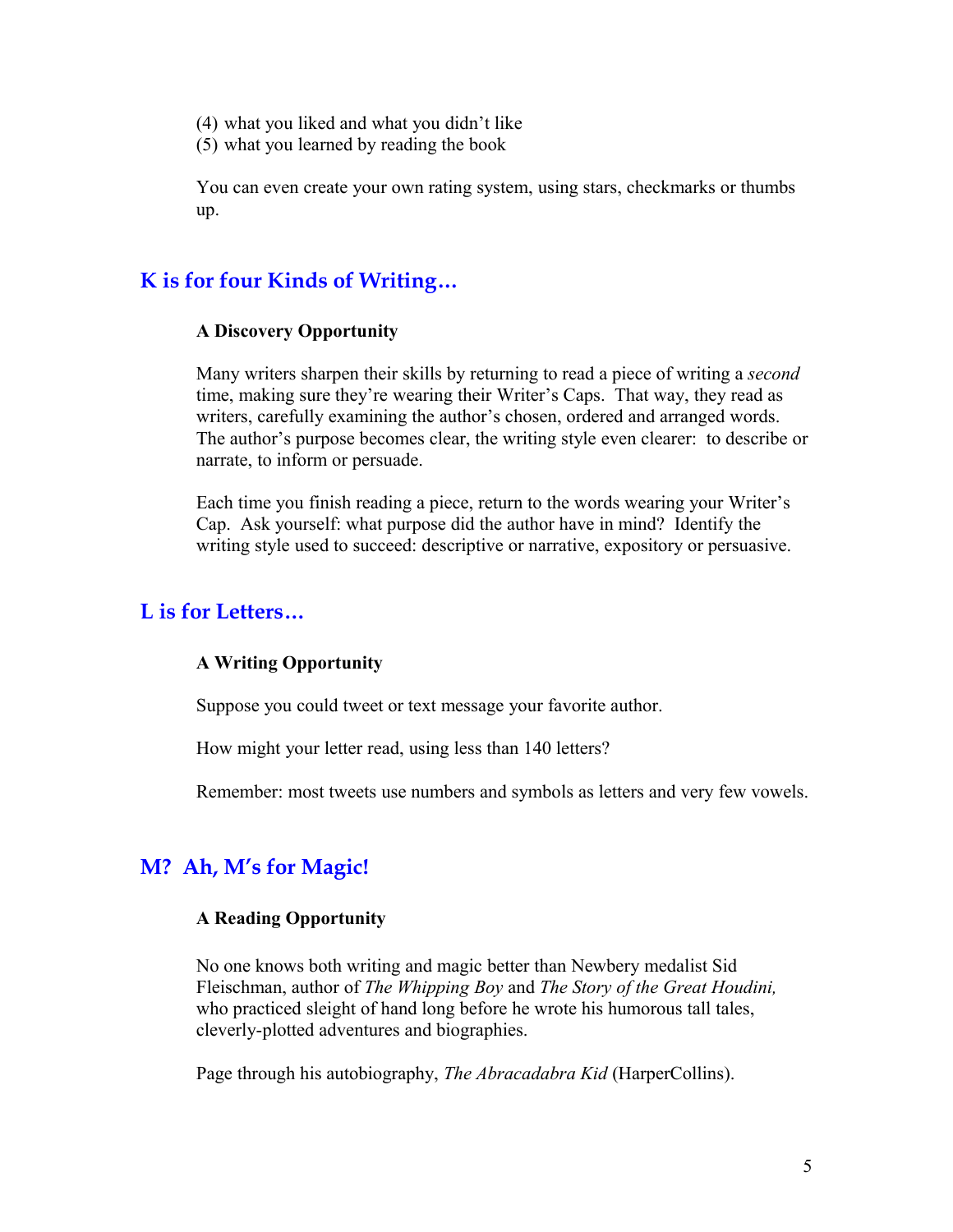Peek inside this magical writer's life to learn not only magic tricks but a writer's tricks of the trade.

## **N is for Notebook…**

### **A Reading and Writing Opportunity**

Author Ralph Fletcher describes a Writer's Notebook as a place for anyone to *live* like a writer, anytime, anywhere. Read his book *A Writer's Notebook* (Scholastic) to learn how to use *your* Writer's Notebook.

Before too long, you'll be writing down lists, memories, story sparks and jokes and even notes for the book you're writing.

# **O is for the verb Observe…**

### **A Writing Opportunity**

Writers use their five senses to see, hear, taste, touch and smell.

Raise your writer's antennae to observe and record in your Writer's Notebook

- (1) the first sounds you hear in the morning when you awake
- (2) the last sounds you hear in the evening before falling asleep
- (3) the in-between sounds you hear throughout the day.

List the sounds from morning to night, grouping them to create a poem.

# **P can only be for Plot…**

### **A Thinking and Writing Opportunity**

When you're ready to tell your story to your reader, it helps to summarize your story's action in one sentence in order to remain focused.

Can you match the one-sentence plot descriptions below with their titles?

"Rescued from the outrageous neglect of his aunt and uncle, a young boy with a great destiny proves his worth while attending Hogwarts School of Witchcraft and Wizardry."

**"**In his quest for Rhyme and Reason, a boy "who didn't know what to do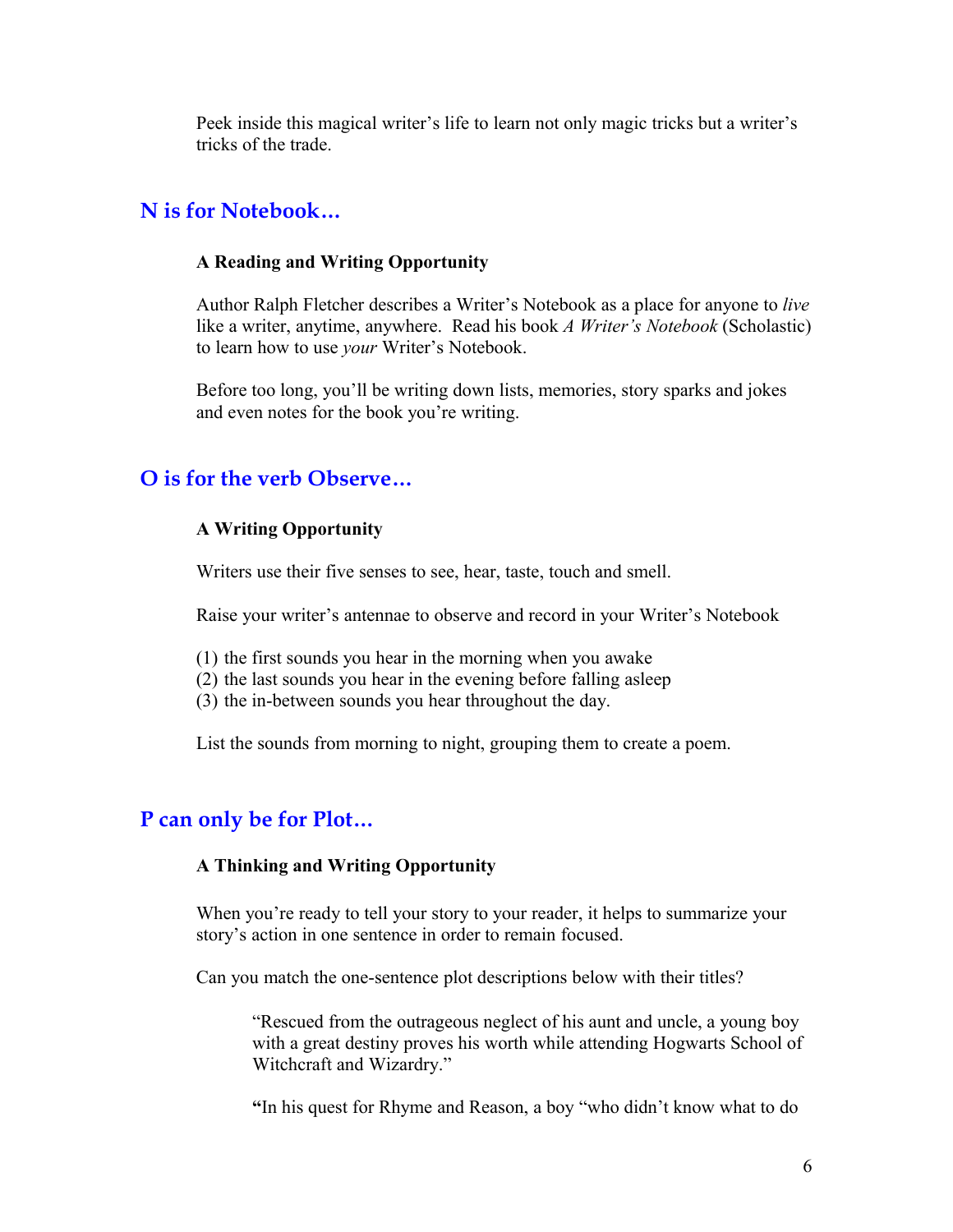with himself" pays his toll and enters a very strange land with even stranger characters."

"The life of a ten-year old-boy in rural Virginia expands when he becomes friends with a newcomer who subsequently meets an untimely death trying to reach their hideaway during a storm."

"A boy named Henry has been wishing for some excitement in his life, but never thought it would come in the form of a lost, hungry dog with big brown eyes that just begged for a taste of his ice cream cone."

"When their father invites a mail-order bride to come to live with them in their prairie home, Caleb and Anna are captivated by her and hope that she will stay."

Choices: *Sarah, Plain and Tall, The Phantom Toll Booth, Henry Huggins, Harry Potter and the Sorcerer's Stone, Bridge to Terabithia*

Summarize favorite books to create your own Mix-and-Match Quiz.

## **Q is for the Question Words…**

#### **A Writing Opportunity**

The Question Words – *Who, What, When, Where, How* and *Why*, help you grow a story.

Change one answer, and voila!: you have a brand-new story, sometimes even a Fractured Fairy Tale, such as those Jon Scieszka writes, when the Villain becomes the Hero or the setting becomes modern day.

Take your favorite Fairy Tale. Identify the *Who, What, When, Where, How* and *Why* of the story. Then change two answers, say, the *Who* and the *Where,* and rewrite the story.

## **R is for Revision…**

#### **A Reading and Discovery Opportunity**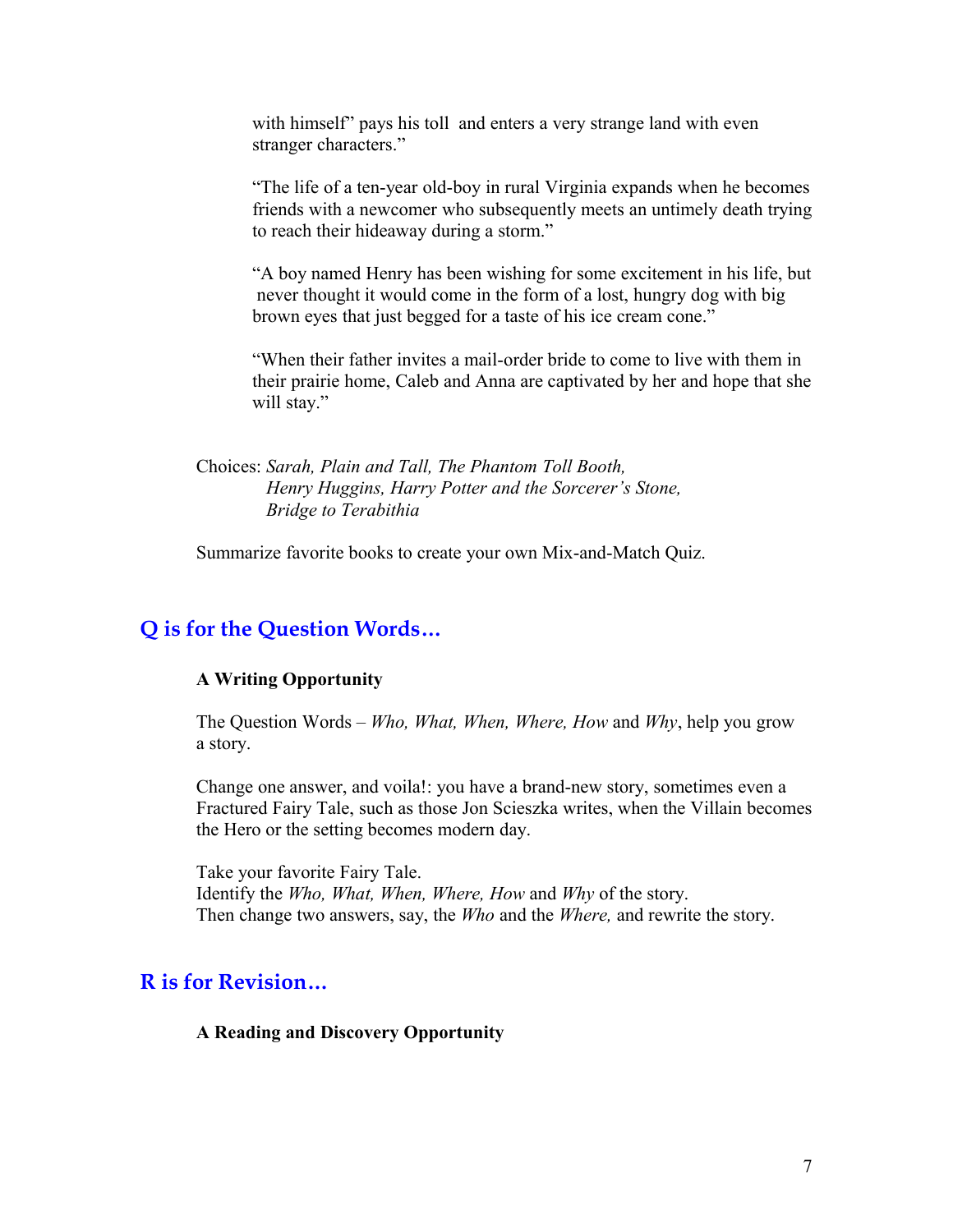Dr. Seuss figured he could knock off his *The Cat in the Hat* in a week. After all, he wasn't using more than 250 words. Imagine his surprise when after one year, he was still working on the story. Page through Philip Nel's *The Annotated Cat, Under the Hats of Seuss and His Cats* (Random House) to see and study Dr. Seuss' revisions.

What are some of the changes Dr. Seuss made in word choice and the story's action?

# **S is for Story…**

### **A Discovery Opportunity**

One story can have several different tellings.

For instance, first read Kate DiCamillo's original telling of *The Tale of Despereaux: Being the Story of a Mouse, a Princess, Some Soup, and a Spool of Thread* (Candlewick)*,* which won the Newbery Medal in 2003.

Next, *listen* to the book on tape.

Then, *watch* the Universal Pictures movie, released in 2008.

Finally, read the graphic novel version of the story as it was adapted from the movie.

Does the story ever change? Do some characters disappear? Do the scenes of action remain the same?

How does choosing a particular format change the way a story is told?

### **T stands for Tall Tales…**

#### **A Reading Opportunity**

It's easy to spot a Tall Tale. Just look for (1) exaggeration (2) humorous and sometimes tragic exploits and (3) imaginative language, including similes, metaphors and hyperboles.

Read Deborah Hopkinson's original Tall Tale *Apples to Oregon,* described on the cover as the *"(Slightly) True Narrative of How a Brave Pioneer Father Brought Apples, Peaches, Pears, Plums, Grapes, and Cherries (and Children) Across the Plains*(Atheneum/Anne Schwartz Books). The book's Heroine is the little girl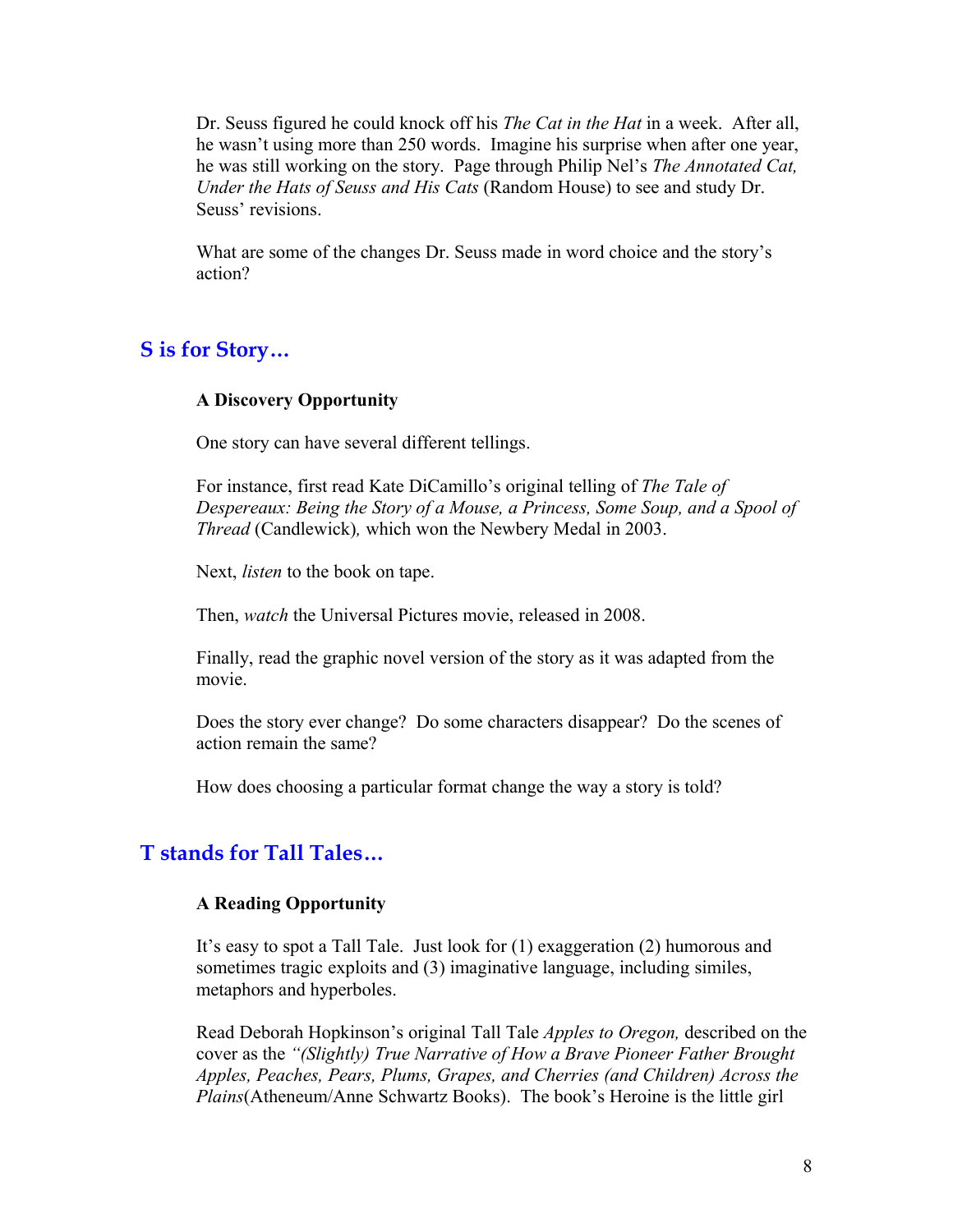Delicious who describes her family's journey from Iowa to Oregon in the 1800's. In an Author's Note, Hopkinson shares that the tale is loosely based on one Henderson Luelling, the founder of Oregon's first nursery in 1847.

List the real facts embedded in the story. Find three scenes ripe with exaggeration. Find at least five examples of figurative speech, noting whether the images are similes, metaphors or hyperboles.

## **U is for Unstoppable…**

#### **A Reading and Discovery Opportunity**

Reading biographies of unstoppable children's book writers helps you learn how other writers kept on working to learn and hone their craft, no matter their disappointments, doubts and early failures.

Check out these writer biographies written by Kathleen Krull:

*The Boy on Fairfield Street (How Ted Geisel Grew Up to Become Dr. Seuss)* (Random House)

*The Road to Oz: Twists, Turns, Bumps, and Triumphs in the Life of L. Frank Baum* (Knopf)

*The Lives of Writers: Comedies, Tragedies (and What the Neighbors Thought)* (Harcourt)

## **V? Why, V must be for Voice…**

### **A Listening Opportunity**

Each of the characters in your stories speaks with a distinctive, unique voice, even though their voices appear as words on paper.

Listen to an audio version of one of your favorite books. Listen carefully to the voices of the characters. How are they different? How do they compare? How do you know which character is speaking?

Next, record how *you* think *your* story's characters might sound, were the story recorded on tape.

How can you use words to create those sounds?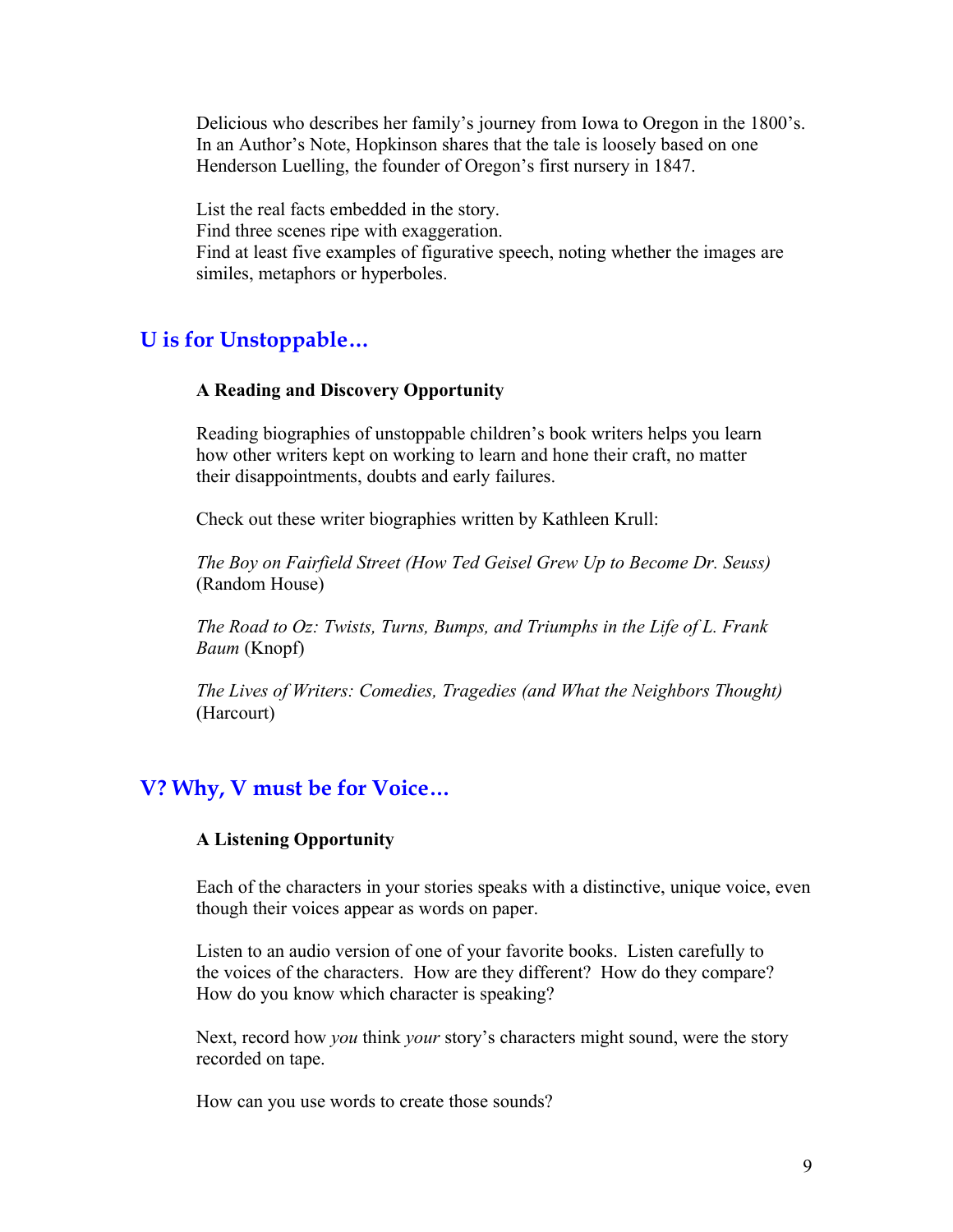# **W's for Word Choice…**

### **A Writing Opportunity**

It's hard to write a story that includes characters speaking without over-using the verbs *say* and *said.*

Sometimes, *say* and *said* say it all.

Other times, it pays to use your Thesaurus to find synonyms that better express a character's speaking voice – the speed of the delivery, the loudness, the pitch, the eloquence, the smoothness, the force. Sometimes the correct verb can even suggest the occasion.

Return to a conversation in a story you've written. Circle the verbs *say* and *said*. Then experiment using the more accurate synonyms you found.

# **X is for eXpression…**

### **A Writing Opportunity**

Some writers borrow expressions to use as pen names, names under which they write. For instance, Charles Lutwidge Dodgson translated his first two names into the Latin "Carolus Lodovious" and then into the English pen name Lewis Carroll.

Create a pen name for *you* to use.

Think about foreign languages, code words, synonyms, antonyms, the street on which you live, favorite characters, names of pets.

# **Y is for Your Story…**

### **A Writing Opportunity**

A short biographical sketch of a book's author usually appears on the book's back flap jacket.

What might be *your* biographical sketch?

What would you want your readers to know about you?